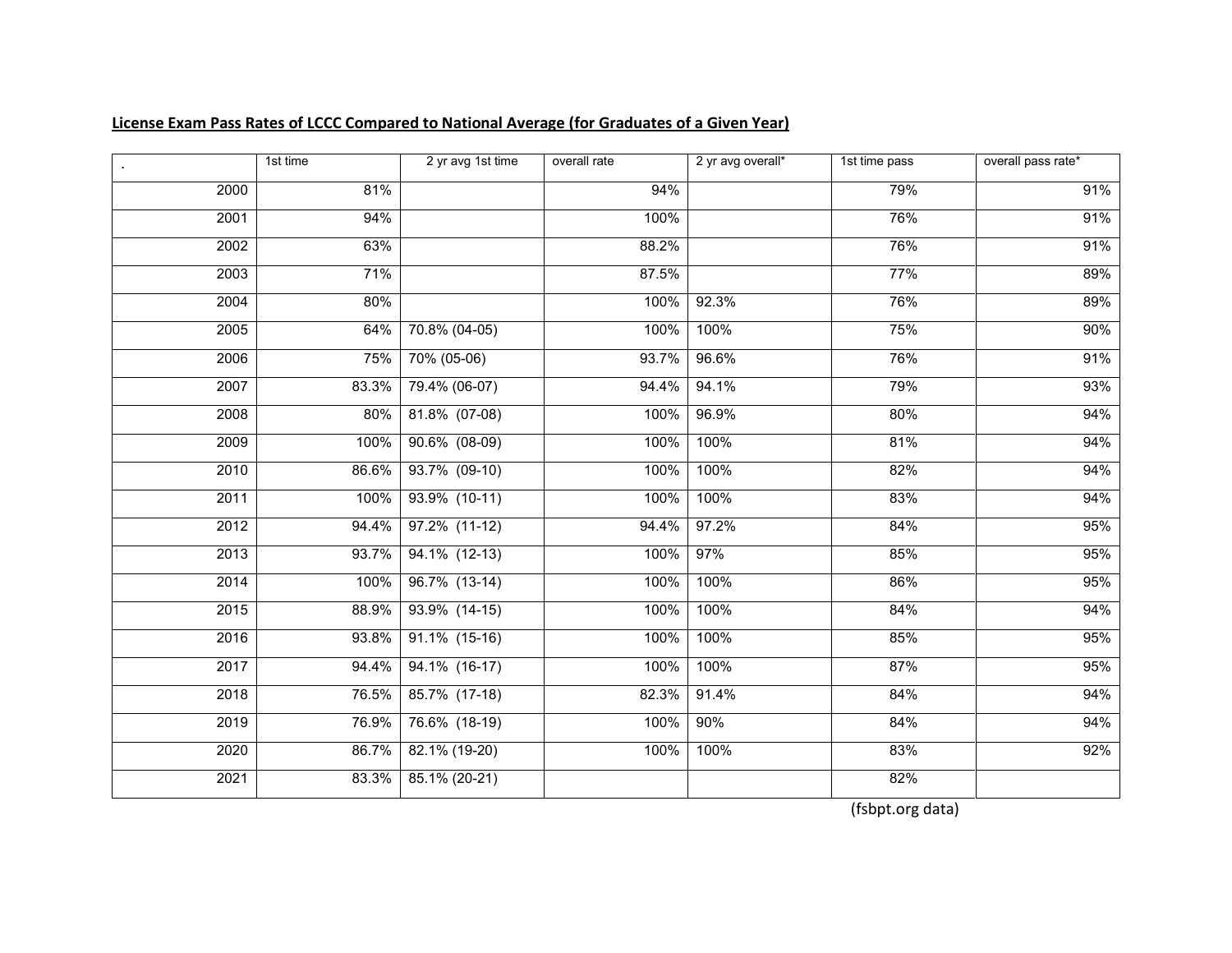(\*The Commission on Accreditation in Physical Therapy Education feels that programs should be expected to demonstrate at least an 85% overall pass rate averaged over 2 years)

| Year Grad* | % Employed | 2 yr Average | Job Offers Per Grad |
|------------|------------|--------------|---------------------|
| 2000       | 94%        |              | 1.38                |
| 2001       | 100%       |              | 1.5                 |
| 2002       | 100%       |              | 1.75                |
| 2003       | 100%       |              | $\overline{2}$      |
| 2004       | 100%       | 100%         | 2.5                 |
| 2005       | 100%       | 100%         | 2.4                 |
| 2006       | 100%       | 100%         | 2.9                 |
| 2007       | 100%       | 100%         | 3.3                 |
| 2008       | 100%       | 100%         | 3.1                 |
| 2009       | 100%       | 100%         | 2.9                 |
| 2010       | 100%       | 100%         | $\overline{2}$      |
| 2011       | 100%       | 100%         | 1.9                 |
| 2012       | 100%       | 100%         | 2.1                 |
| 2013       | 100%       | 100%         | 2.1                 |
| 2014       | 100%       | 100%         | 2.1                 |
| 2015       | 100%       | 100%         | 1.78                |
| 2016       | 100%       | 100%         | 1.75                |
| 2017       | 100%       | 100%         | 1.83                |
| 2018       | 100%       | 100%         | 1.5                 |
| 2019       | 100%       | 100%         | 1.1                 |
| 2020       | 100%       | 100%         | 1.5                 |

#### **Employment Rates of Grads**

\* data cited is for time period within1 year of graduation for those who sought employment

Note: CAPTE expects an employment rate of 90% averaged over 2 years for those who pass the exam

Average starting salary for new graduates in 2017 was \$44,700 for a full time position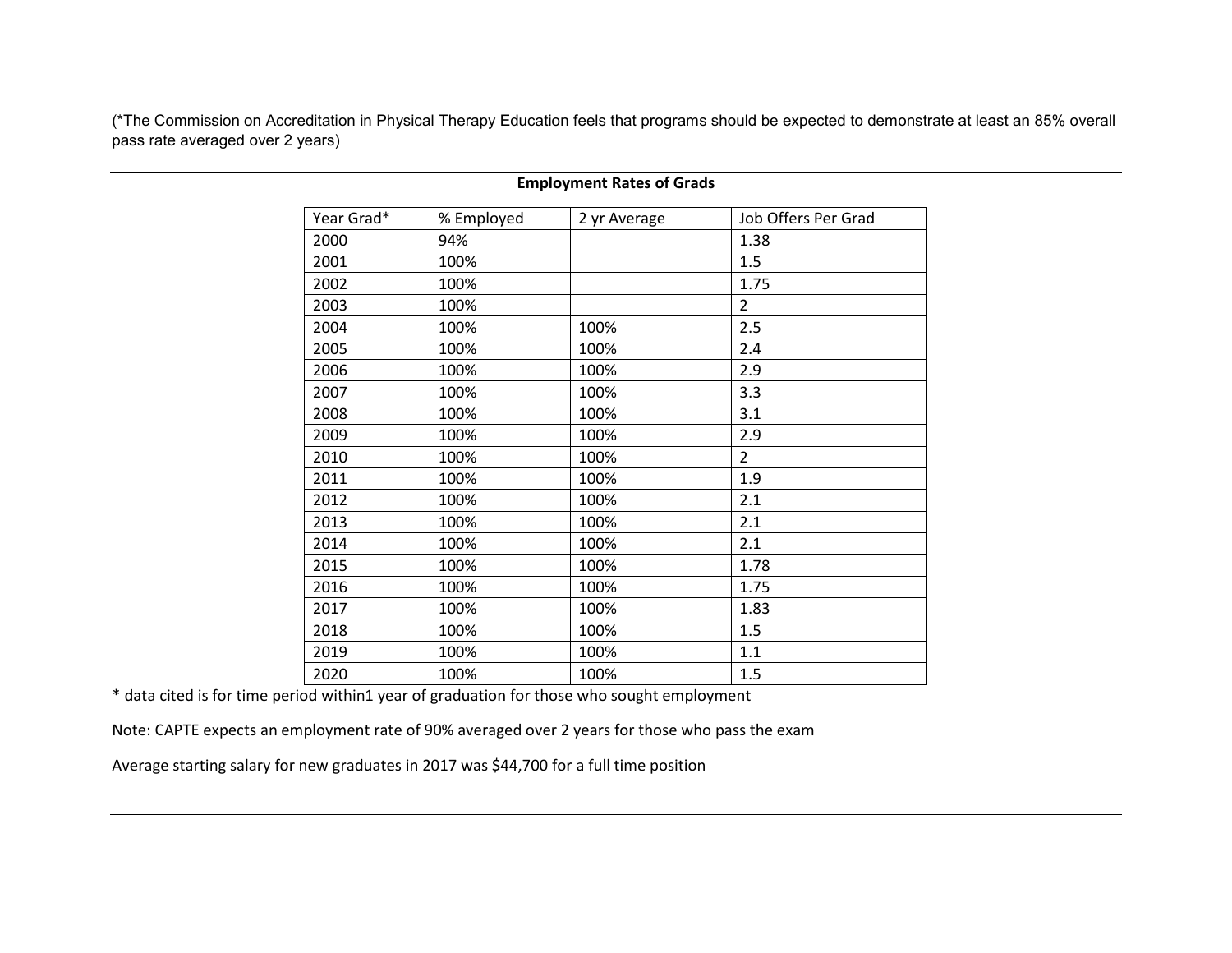#### **Graduation Rates**

| Year entry | Year grad | Number enter | Number graduating | Students excluded from<br>CAPTE stats due to early<br>drop, health, death,<br>disability, family, other | *CAPTE graduation rates | 2 year average |
|------------|-----------|--------------|-------------------|---------------------------------------------------------------------------------------------------------|-------------------------|----------------|
| 1998       | 2000      | 20           | 16                |                                                                                                         | 80%                     |                |
| 1999       | 2001      | 20           | 17                |                                                                                                         | 85%                     |                |
| 2000       | 2002      | 20           | 17                |                                                                                                         | 85%                     | 85.0           |
| 2001       | 2003      | 20           | 16                |                                                                                                         | 80%                     | 84.6           |
| 2002       | 2004      | 16           | 10                |                                                                                                         | 62%                     | 78.8           |
| 2003       | 2005      | 17           | 14                |                                                                                                         | 82%                     | 77.4           |
| 2004       | 2006      | 19           | 16                |                                                                                                         | 84%                     | 83.3           |
| 2005       | 2007      | 18           | 18                |                                                                                                         | 100%                    | 91.9           |
| 2006       | 2008      | 20           | 15                |                                                                                                         | 75%                     | 86.8           |
| 2007       | 2009      | 20           | 17                |                                                                                                         | 85%                     | 80.0           |
| 2008       | 2010      | 20           | 15                | 3                                                                                                       | 88.24%                  |                |
|            |           |              |                   |                                                                                                         |                         |                |
| 2009       | 2011      | 20           | 18                | $\mathbf 1$                                                                                             | 94.74%                  | 91.67          |
| 2010       | 2012      | 20           | 18                | 1                                                                                                       | 94.74%                  | 94.74          |
| 2011       | 2013      | 20           | 16                | $\overline{2}$                                                                                          | 88.89%                  | 91.89          |
| 2012       | 2014      | 20           | 15                | 3                                                                                                       | 88.24%                  | 88.57          |
| 2013       | 2015      | 20           | 18                | $\mathbf{1}$                                                                                            | 94.74%                  | 91.67          |
| 2014       | 2016      | 20           | 15                | 4                                                                                                       | 93.75%                  | 94.29          |
| 2015       | 2017      | 20           | 18                | $\overline{2}$                                                                                          | 100%                    | 97.06          |
| 2016       | 2018      | 20           | 18                | $\mathbf 1$                                                                                             | 94.74%                  | 97.3           |
| 2017       | 2019      | 20           | 14                | 4                                                                                                       | 87.5%                   | 91.4           |
| 2018       | 2020      | 18           | 15                | 3                                                                                                       | 100%                    | 93.5           |
| 2019       | 2021      | 19           | 12                | 5                                                                                                       | 85.7%                   | 93.1           |

Note: CAPTE expects a 2 yr graduation rate that is not lower than 60%

\*CAPTE graduation rates exclude students who leave for health, family, and uncontrollable factors from statistics

Most recent available national average (2017) was 86.5% (CAPTE Aggregate Program Data)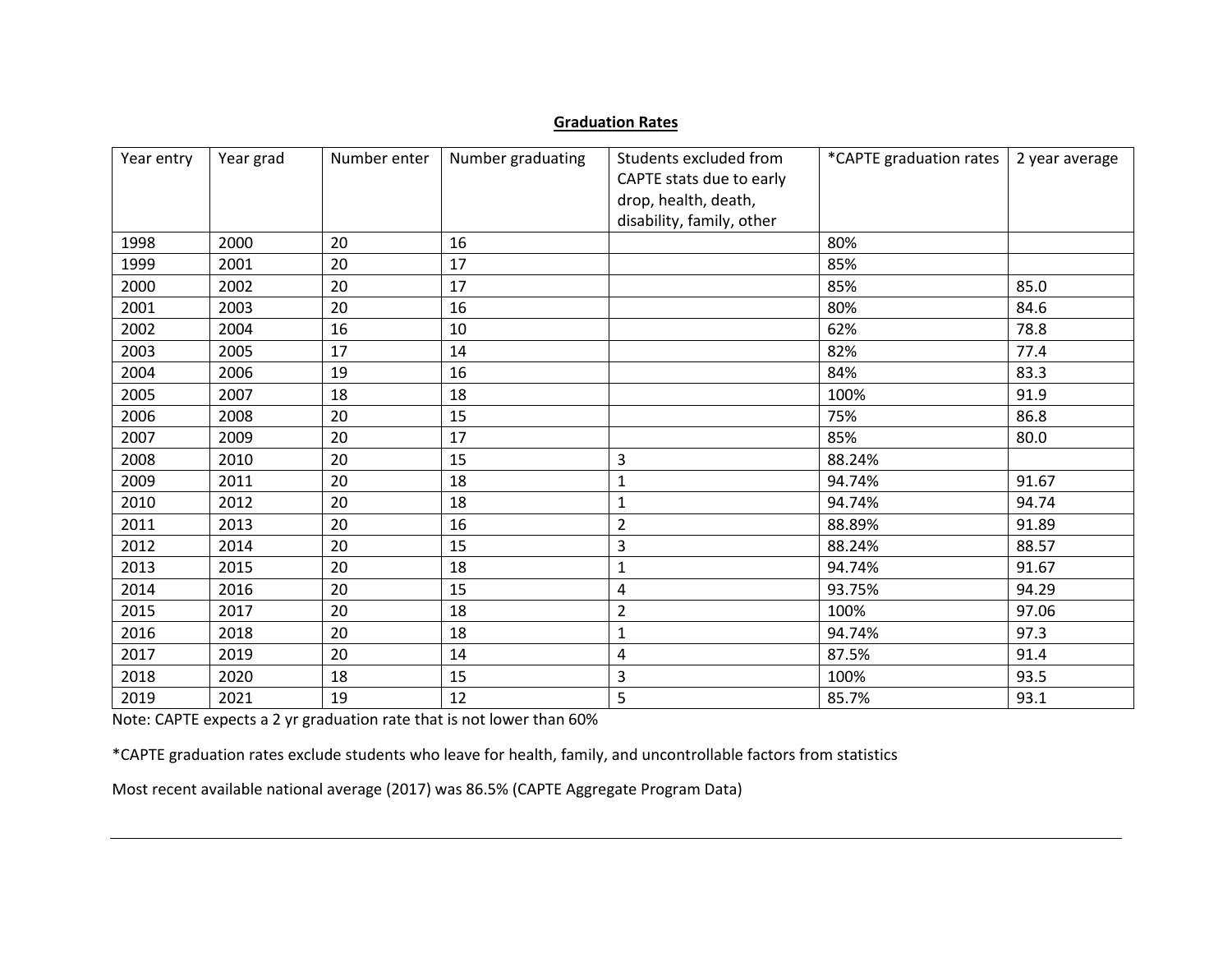# **National Origin**

| <b>Entering Students</b>                       | <b>Graduating Students</b>                    |
|------------------------------------------------|-----------------------------------------------|
| 5.2% listed themselves as African American.    | 2.2% listed themselves as African American.   |
| 0.0% listed themselves as American Indian or   | 0.0% listed themselves as American Indian or  |
| Native American.                               | Native American.                              |
| 5.0% listed themselves as Hispanic or Latino.  | 5.3% listed themselves as Hispanic or Latino. |
| 88.2% listed themselves as Caucasian/European. | 90% listed themselves as Caucasian/European.  |
| 0.7% listed themselves as Asian or Pacific     | 0.3% listed themselves as Asian or Pacific    |
| Islander.                                      | Islander.                                     |
| 0.7% listed themselves as "Other".             | 0% listed themselves as "Other".              |

(note - data includes all entering students from 1998 through 2019)

**Sex**

| <b>Entering Students</b> | <b>Graduating Students</b> | <b>Entering Students</b> | <b>Graduating Students</b> |
|--------------------------|----------------------------|--------------------------|----------------------------|
| (Male)                   | (Male)                     | (Female)                 | (Female)                   |
| 31%                      | 25%                        | 69%                      | 75%                        |

(note - data includes all entering students from 1998 through 2018)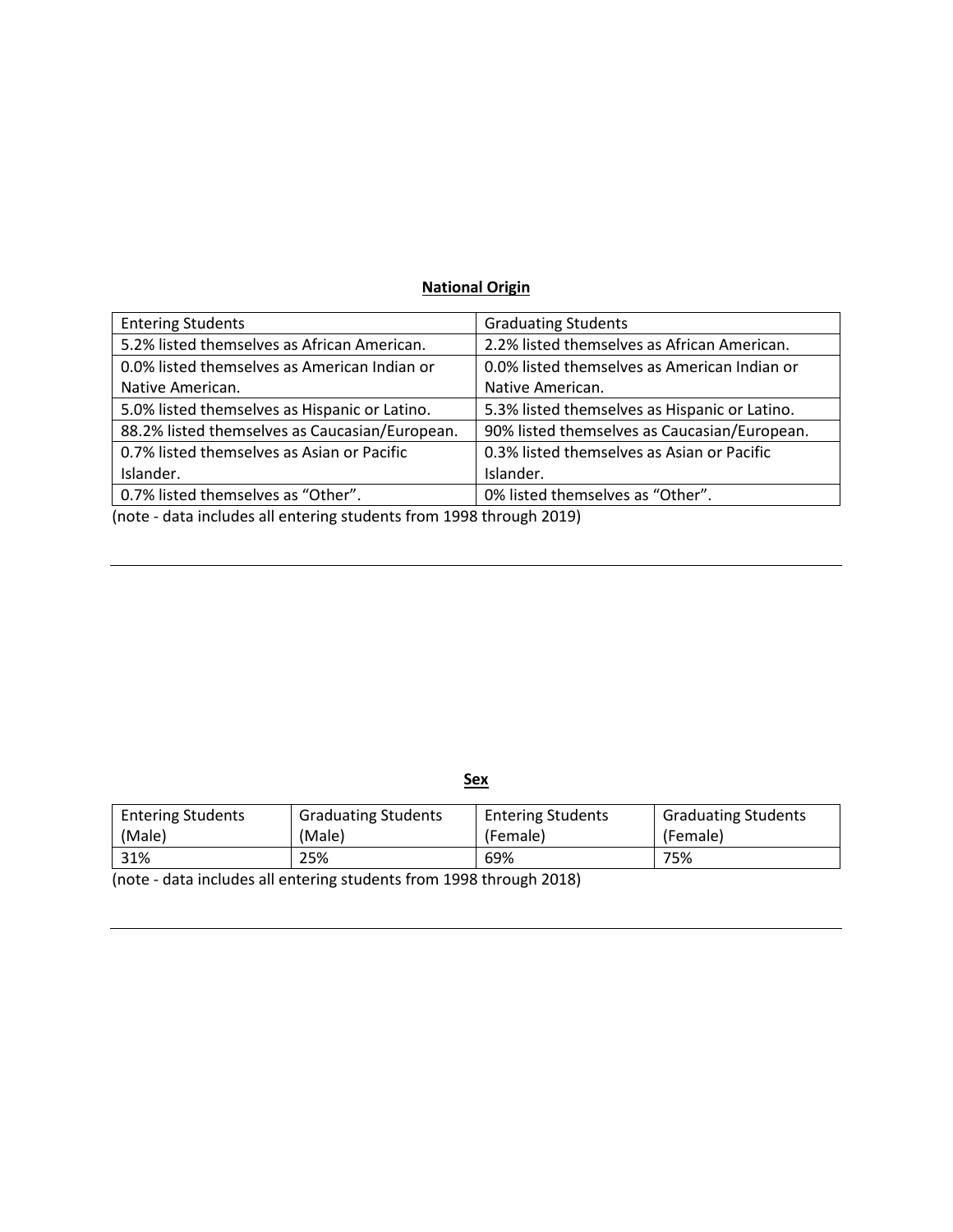## **GPA at Entry**

| Year | <b>GPA</b> |
|------|------------|
| 1998 | 3.26       |
| 1999 | 3.1        |
| 2000 | 3.1        |
| 2001 | 2.93       |
| 2002 | 3.21       |
| 2003 | 2.78       |
| 2004 | 3.02       |
| 2005 | 3.01       |
| 2006 | 3.15       |
| 2007 | 3.31       |
| 2008 | 3.2        |
| 2009 | 3.36       |
| 2010 | 3.51       |
| 2011 | 3.55       |
| 2012 | 3.55       |
| 2013 | 3.55       |
| 2014 | 3.44       |
| 2015 | 3.54       |
| 2016 | 3.45       |
| 2017 | 3.42       |
| 2018 | 3.49       |
| 2019 | 3.4        |
| 2020 | 3.3        |
| 2021 | 3.24       |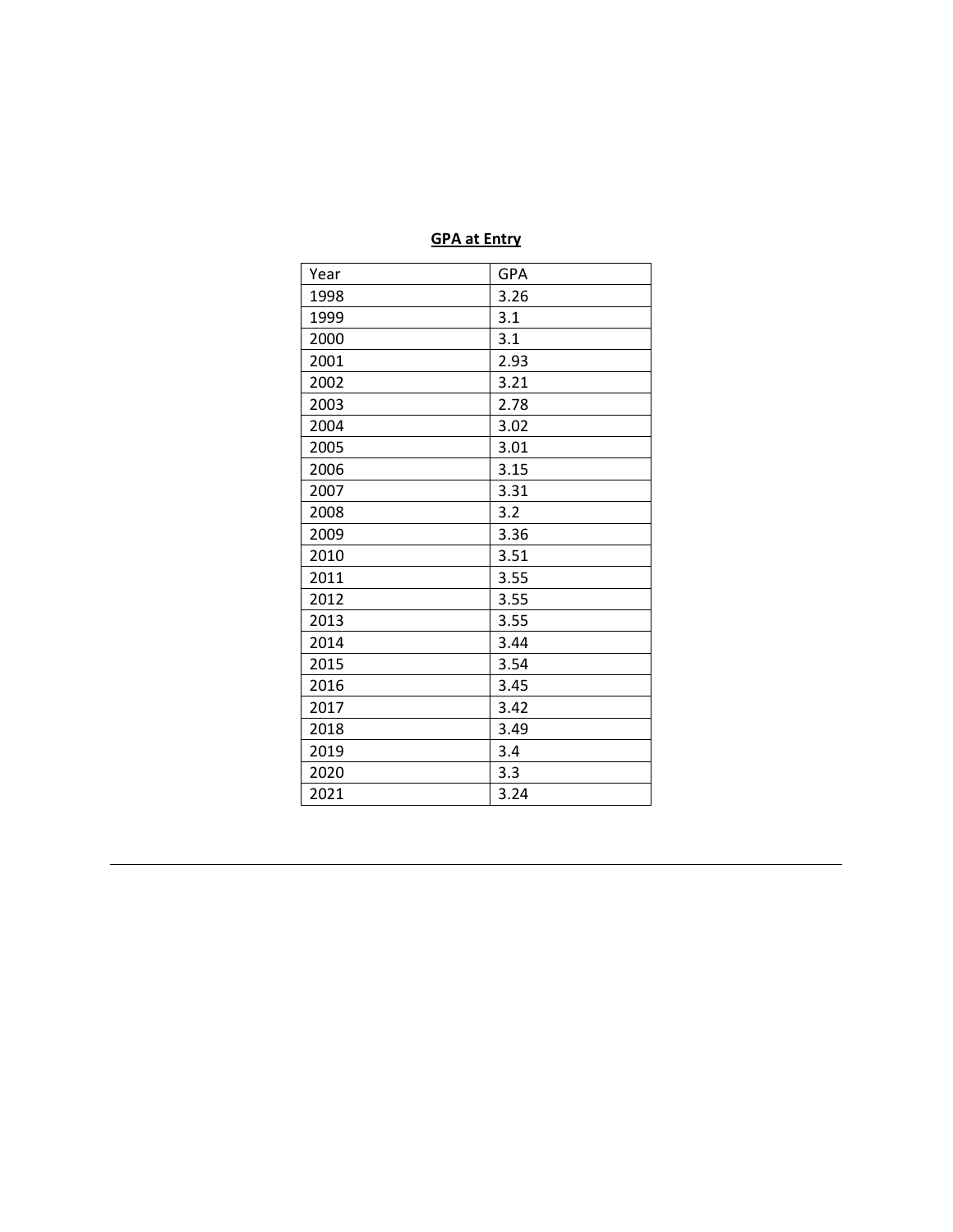## **Age at Entry**

| Year | Average | Range |
|------|---------|-------|
| 1998 | 30.5    | 20-48 |
| 1999 | 31.5    | 20-50 |
| 2000 | 26.8    | 19-46 |
| 2001 | 27.6    | 19-46 |
| 2002 | 29.2    | 18-50 |
| 2003 | 30.9    | 18-57 |
| 2004 | 25.1    | 19-40 |
| 2005 | 23.2    | 18-46 |
| 2006 | 22.8    | 18-44 |
| 2007 | 27.3    | 18-52 |
| 2008 | 26.4    | 19-43 |
| 2009 | 27.14   | 18-48 |
| 2010 | 25.37   | 19-47 |
| 2011 | 32.1    | 18-61 |
| 2012 | 25.15   | 20-44 |
| 2013 | 25.15   | 19-40 |
| 2014 | 27.00   | 19-44 |
| 2015 | 27.65   | 18-46 |
| 2016 | 25.4    | 18-38 |
| 2017 | 25.1    | 18-55 |
| 2018 | 28.25   | 20-45 |
| 2019 | 24.2    | 18-36 |
| 2020 | 23.7    | 18-35 |
| 2021 | 24      | 20-39 |